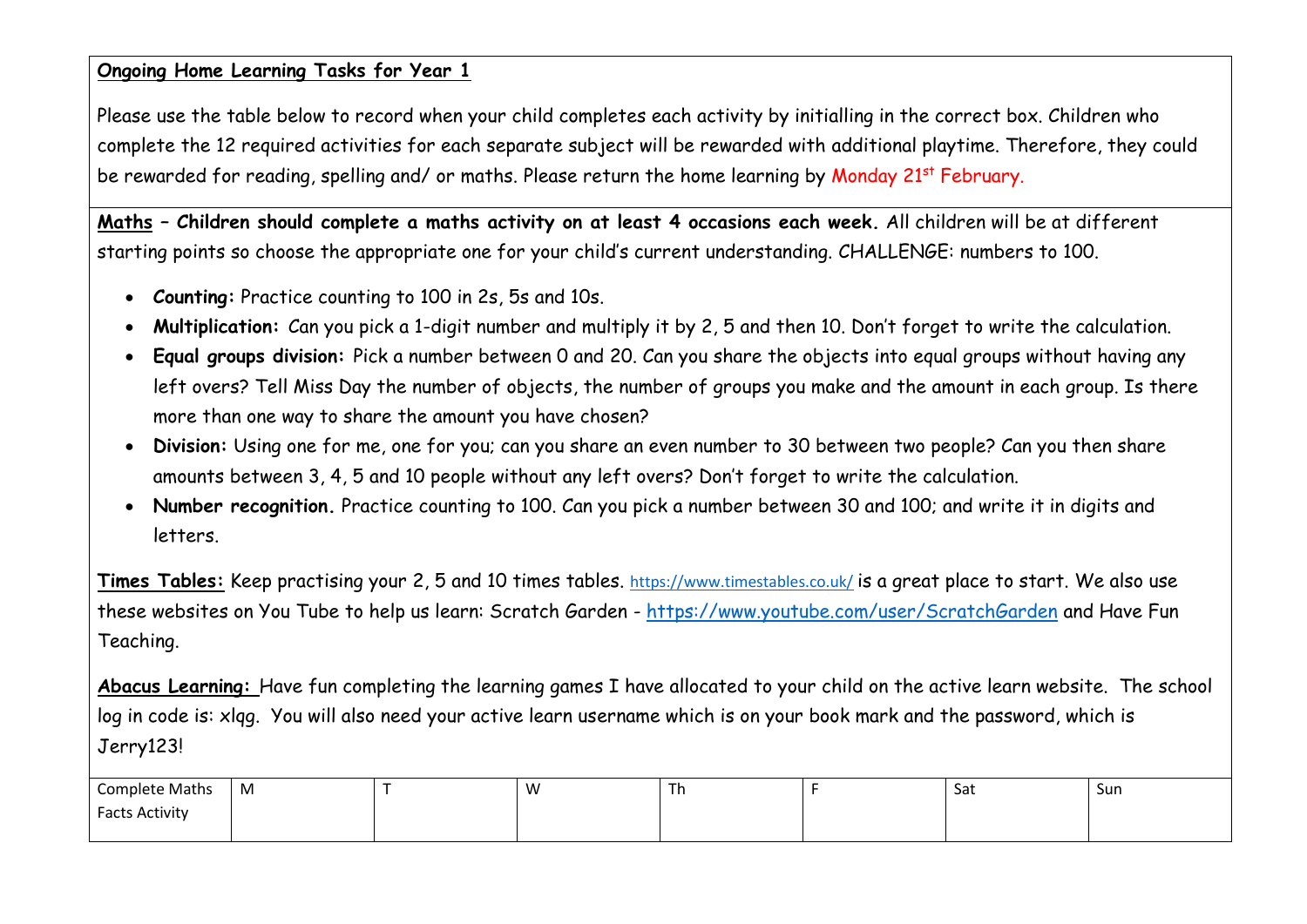| 31.01.22 |  |  |  |  |
|----------|--|--|--|--|
| 07.02.22 |  |  |  |  |
| 14.02.22 |  |  |  |  |

# **English- Reading**

• Read aloud and discuss your book with an adult using the questions in the back of your reading record and on your book mark, at least 4 times each week. Continue to complete your bookworm sheets for the Rivenhall Rainbow Reading Challenge.

- Complete your Fabulous Fluency Reading each week. Remember, you need to read it to at least five people (sheep and pets count) and get them to sign it. Don't forget to test your comprehension and answer the questions.
- Read your Library book.
- Practice recognising your blends and high frequency words in your flip cards, daily.

| Reading Aloud to $\begin{bmatrix} M \\ R \end{bmatrix}$ | - - | W | Th | Sat | Sun |
|---------------------------------------------------------|-----|---|----|-----|-----|
|                                                         |     |   |    |     |     |
|                                                         |     |   |    |     |     |
| 31.01.22                                                |     |   |    |     |     |
|                                                         |     |   |    |     |     |
| 07.02.22                                                |     |   |    |     |     |
| 14.02.22                                                |     |   |    |     |     |
|                                                         |     |   |    |     |     |

**English- Spelling - Complete a spelling task at least four times a week.**

• Practise the spellings on the national Year 1 common exception words list.

• Practise your weekly spellings. Can you put each word into a sentence? How many times can you write each word in 30 seconds? Can you put your spellings into rainbow colours? Can you spot the spellings in your reading books?

• Practice using the phonics blends: 'ph,' 'wh,' 'ay,' 'a-e,' 'ea' and 'e-e,' to spell words.

| Spelling practice   M |  | W | Th | Sat | Sun |
|-----------------------|--|---|----|-----|-----|
| 31.01.22              |  |   |    |     |     |
| 07.02.22              |  |   |    |     |     |